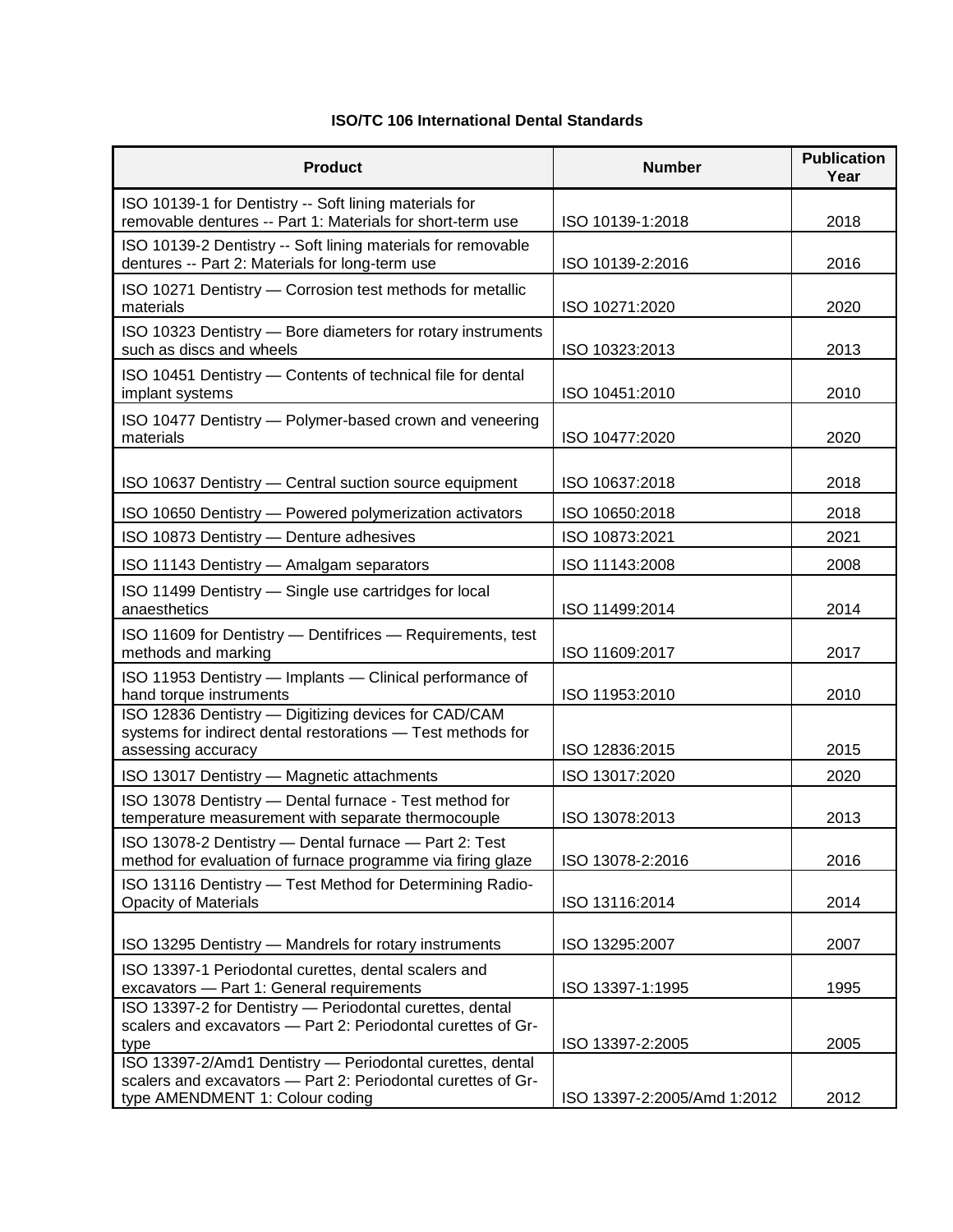| <b>Product</b>                                                                                                                              | <b>Number</b>             | <b>Publication</b><br>Year |
|---------------------------------------------------------------------------------------------------------------------------------------------|---------------------------|----------------------------|
| ISO 13397-3 for Periodontal curettes, dental scalers and<br>excavators - Part 3: Dental scalers - H-type                                    | ISO 13397-3:1996          | 1996                       |
| ISO 13397-5 Dentistry - Periodontal curettes, dental scalers<br>and excavators - Part 5: Jacquette scalers                                  | ISO 13397-5:2015          | 2015                       |
| ISO 13897 Dentistry - Dental amalgam reusable mixing-<br>capsules                                                                           | ISO 13897:2018            | 2018                       |
| ISO 13504 for Dentistry - General requirements for<br>instruments and related accessories used in dental implant<br>placement and treatment | ISO 13504:2012            | 2012                       |
| ISO 13716 for Dentistry - Reversible-irreversible<br>hydrocolloid impression material systems                                               | ISO 13716:1999            | 1999                       |
| ISO 14233 for Dentistry - Polymer-based die materials                                                                                       | ISO 14233:2003            | 2003                       |
| ISO 14356 for Dentistry - Duplicating material                                                                                              | ISO 14356:2003            | 2003                       |
| ISO 14457 Dentistry - Handpieces and motors                                                                                                 | ISO 14457:2017            | 2017                       |
| ISO 14801 for Dentistry - Implants - Dynamic loading test<br>for endosseous dental implants                                                 | ISO 14801:2016            | 2016                       |
| ISO 15087-1 for Dental elevators - Part 1: General<br>requirements                                                                          | ISO 15087-1:1999          | 1999                       |
| ISO 15087-2 for Dental elevators - Part 2: Warwick James<br>elevators                                                                       | ISO 15087-2:2000          | 2000                       |
| ISO 15087-3 for Dental elevators - Part 3: Cryer elevators                                                                                  | ISO 15087-3:2000          | 2000                       |
| ISO 15087-4 for Dental elevators - Part 4: Coupland<br>elevators                                                                            | ISO 15087-4:2000          | 2000                       |
| ISO 15087-5 for Dental elevators - Part 5: Bein elevators                                                                                   | ISO 15087-5:2000          | 2000                       |
| ISO 15087-6 for Dental elevators - Part 6: Flohr elevators                                                                                  | ISO 15087-6:2000          | 2000                       |
| ISO 15098 for Dentistry - Dental tweezers                                                                                                   | ISO 15098:2020            | 2020                       |
| ISO 15841 for Dentistry - Wires for use in orthodontics                                                                                     | ISO 15841:2014            | 2014                       |
| ISO 15841 Dentistry - Wires for use in orthodontics -<br>Amendment 1                                                                        | ISO 15841:2014/Amd 1:2020 | 2020                       |
| ISO 15854 for Dentistry - Casting and baseplate waxes                                                                                       | ISO 15854:2021            | 2021                       |
| ISO 15912 for Dentistry -- Refractory investment and die<br>material                                                                        | ISO 15912:2016            | 2016                       |
| ISO 16059 for Dentistry - Required elements for<br>codification used in data exchange                                                       | ISO 16059:2007            | 2007                       |
| ISO 16202-1 Dentistry -- Nomenclature of oral anomalies --<br>Part 1: Code for the representation of oral anomalies                         | ISO 16202-1:2019          | 2019                       |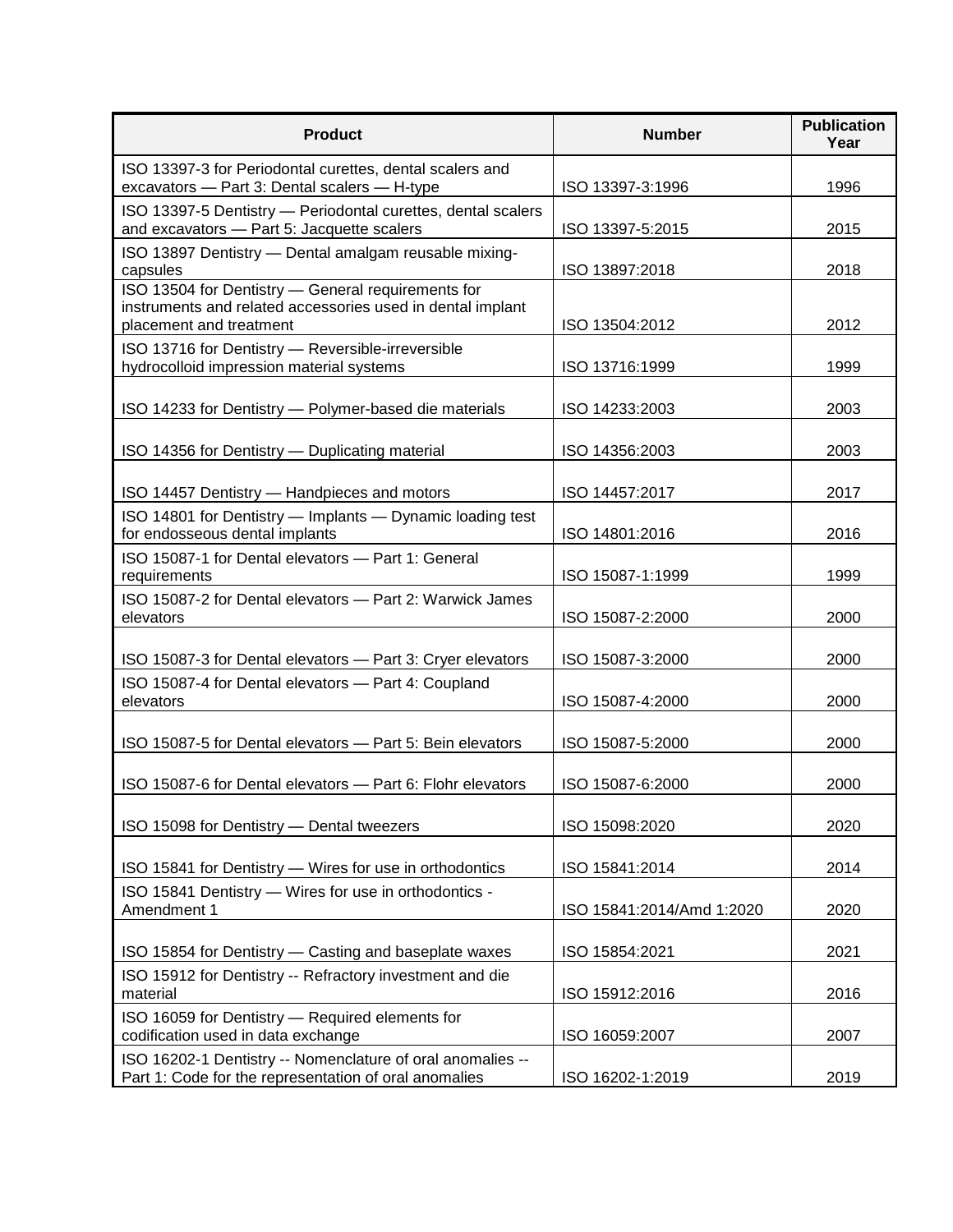| <b>Product</b>                                                                                                                                    | <b>Number</b>             | <b>Publication</b><br>Year |
|---------------------------------------------------------------------------------------------------------------------------------------------------|---------------------------|----------------------------|
| ISO 16202-2 Dentistry -- Nomenclature of oral anomalies --<br>Part 2: Developmental anomalies of teeth                                            | ISO 16202-2:2019          | 2019                       |
| ISO 16408 for Dentistry - Oral care products - Oral<br>rinses                                                                                     | ISO 16408:2015            | 2015                       |
| ISO 16409 for Dentistry -- Oral care products -- Manual<br>interdental brushes                                                                    | ISO 16409:2016            | 2016                       |
| ISO 16443 Dentistry - Vocabulary for dental implants<br>systems and related procedure                                                             | ISO 16443:2014            | 2014                       |
| ISO 16498 Dentistry - Minimal dental implant data set for<br>clinical use                                                                         | ISO 16498:2013            | 2013                       |
| ISO 16635-1 Dentistry - Dental rubber dam technique -<br>Part 1: Hole punch                                                                       | ISO 16635-1:2013          | 2013                       |
| ISO 16635-2 Dentistry - Dental rubber dam technique -<br>Part 2: Clamp forceps                                                                    | ISO 16635-2:2014          | 2014                       |
| ISO 16954 Dentistry - Test methods for dental unit<br>waterline biofilm treatment                                                                 | ISO 16954:2015            | 2015                       |
| ISO 17254 Dentistry - Coiled springs for use in orthodontics                                                                                      | ISO 17254:2016            | 2016                       |
| ISO 17254 Dentistry - Coiled springs for use in orthodontics<br>- Amendment 1                                                                     | ISO 17254:2016/Amd 1:2020 | 2020                       |
| ISO 17304 Dentistry - Polymerization shrinkage: Method for<br>determination of polymerization shrinkage of polymer-based<br>restorative materials | ISO 17304:2013            | 2013                       |
| ISO 17509 Dentistry -- Torque transmitter for handpieces                                                                                          | ISO 17509:2016            | 2016                       |
| ISO 17730 Dentistry - Fluoride Varnishes                                                                                                          | ISO 17730:2020            | 2020                       |
| ISO 17937 Dentistry - Osteotome                                                                                                                   | ISO 17937:2015            | 2015                       |
| ISO 1797 Dentistry -- Shanks for rotary and oscillating<br>instruments                                                                            | ISO 1797:2017             | 2017                       |
| ISO 18397 for Dentistry - Powered scaler                                                                                                          | ISO 18397:2016            | 2016                       |
| ISO 18556 Dentistry - Intraoral spatulas                                                                                                          | ISO 18556:2016            | 2016                       |
| ISO 18618 Dentistry - Interoperability of CAD/CAM<br>Systems                                                                                      | ISO 18618:2018            | 2018                       |
| ISO 18739 Dentistry - Vocabulary of process chain for<br>CAD/CAM systems                                                                          | ISO 18739:2016            | 2016                       |
| ISO 1942 Dentistry - Vocabulary                                                                                                                   | ISO 1942:2020             | 2020                       |
| ISO 19429 Dentistry -- Designation system for dental<br>implants                                                                                  | ISO 19429:2015            | 2015                       |
| ISO 19023 Dentistry -- Orthodontic anchor screws                                                                                                  | ISO 19023:2018            | 2018                       |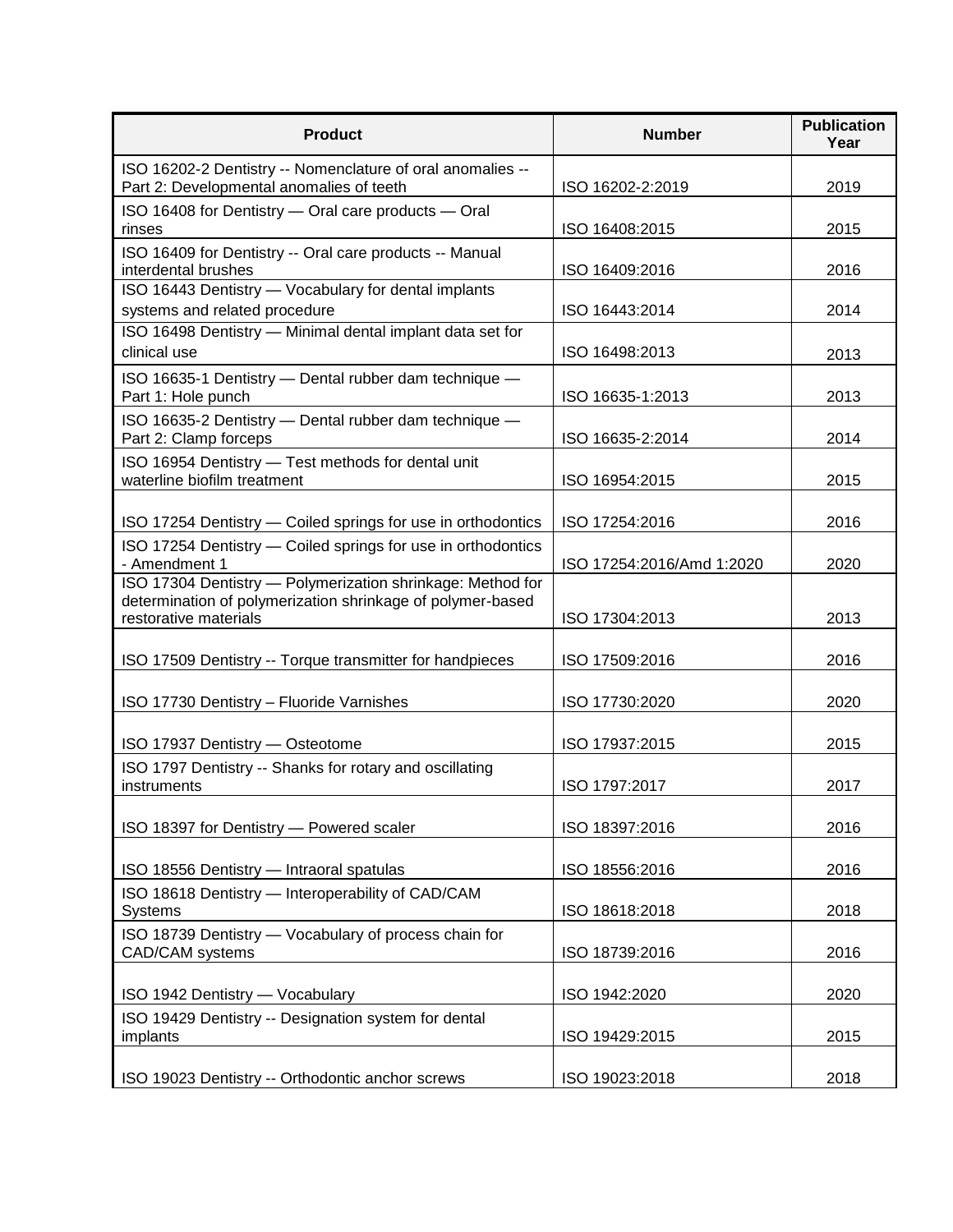| <b>Product</b>                                                                                                                       | <b>Number</b>             | <b>Publication</b><br>Year |
|--------------------------------------------------------------------------------------------------------------------------------------|---------------------------|----------------------------|
| ISO 19448 Dentistry -- Analysis of Fluoride Concentration in<br>Aqueous Solutions by use of Fluoride-Ion Selective Electrode         | ISO 19448:2018            | 2018                       |
| ISO 19490 Dentistry - Sinus membrane elevators                                                                                       | ISO 19490:2017            | 2017                       |
| ISO 19715 Dentistry — Filling instrument with contra angle                                                                           | ISO 19715:2017            | 2017                       |
| ISO 20126 for Dentistry - Manual toothbrushes -- General<br>requirements and test methods                                            | ISO 20126:2012            | 2012                       |
| ISO 20126/Amd 1 Dentistry -- Manual toothbrushes --<br>General requirements and test methods -- Amendment 1                          | ISO 20126:2012/Amd 1:2018 | 2018                       |
| ISO 20127 Dentistry -- Physical properties of powered<br>toothbrushes                                                                | ISO 20127:2020            | 2020                       |
| ISO 20569 Dentistry - Trephine burs                                                                                                  | ISO 20569:2018            | 2018                       |
| ISO 20570 Dentistry - Oral surgical scalpel handle                                                                                   | ISO 20570:2018            | 2018                       |
| ISO 20608 Dentistry - Powder jet handpieces and powders                                                                              | ISO 20608:2018            | 2018                       |
| ISO 20749 Dentistry - Pre-Capsulated Dental Amalgam                                                                                  | ISO 20749:2017            | 2017                       |
| ISO 20795-1 Dentistry - Base polymers - Part 1: Denture<br>base polymers                                                             | ISO 20795-1:2013          | 2013                       |
| ISO 20795-2 Dentistry - Base polymers - Part 2:<br>Orthodontic base polymers                                                         | ISO 20795-2:2013          | 2013                       |
| ISO 20888 Dentistry - Vocabulary and designation system<br>for forensic oro-dental data                                              | ISO 20888:2020            | 2020                       |
| ISO 20896-1 Dentistry -- Digital impression devices -- Part 1:<br>Methods for assessing accuracy                                     | ISO 20896-1:2019          | 2019                       |
| ISO 21530 for Dentistry - Materials used for dental<br>equipment surfaces - Determination of resistance to<br>chemical disinfectants | ISO 21530:2004            | 2004                       |
| ISO 21531 for Dentistry - Graphical symbols for dental<br>instruments                                                                | ISO 21531:2009            | 2009                       |
| ISO 21533 for Dentistry - Reprocessable cartridge syringes<br>for intraligamentary injections                                        | ISO 21533:2018            | 2018                       |
| ISO 21563 Dentistry - Hydrocolloid impression materials                                                                              | ISO 21563:2021            | 2021                       |
| ISO 2157 for Dentistry -- Nominal diameters and designation<br>code numbers for rotary instruments                                   | ISO 2157:2016             | 2016                       |
| ISO 21606 for Dentistry - Elastomeric auxiliaries for<br>use in orthodontics                                                         | ISO 21606:2007            | 2007                       |
| ISO 21671 for Dentistry - Rotary Polishers                                                                                           | ISO 21671:2006            | 2006                       |
| ISO 21671/Amd1 Dentistry -- Rotary polishers -- Amendment<br>1                                                                       | ISO 21671:2006/Amd1:2011  | 2011                       |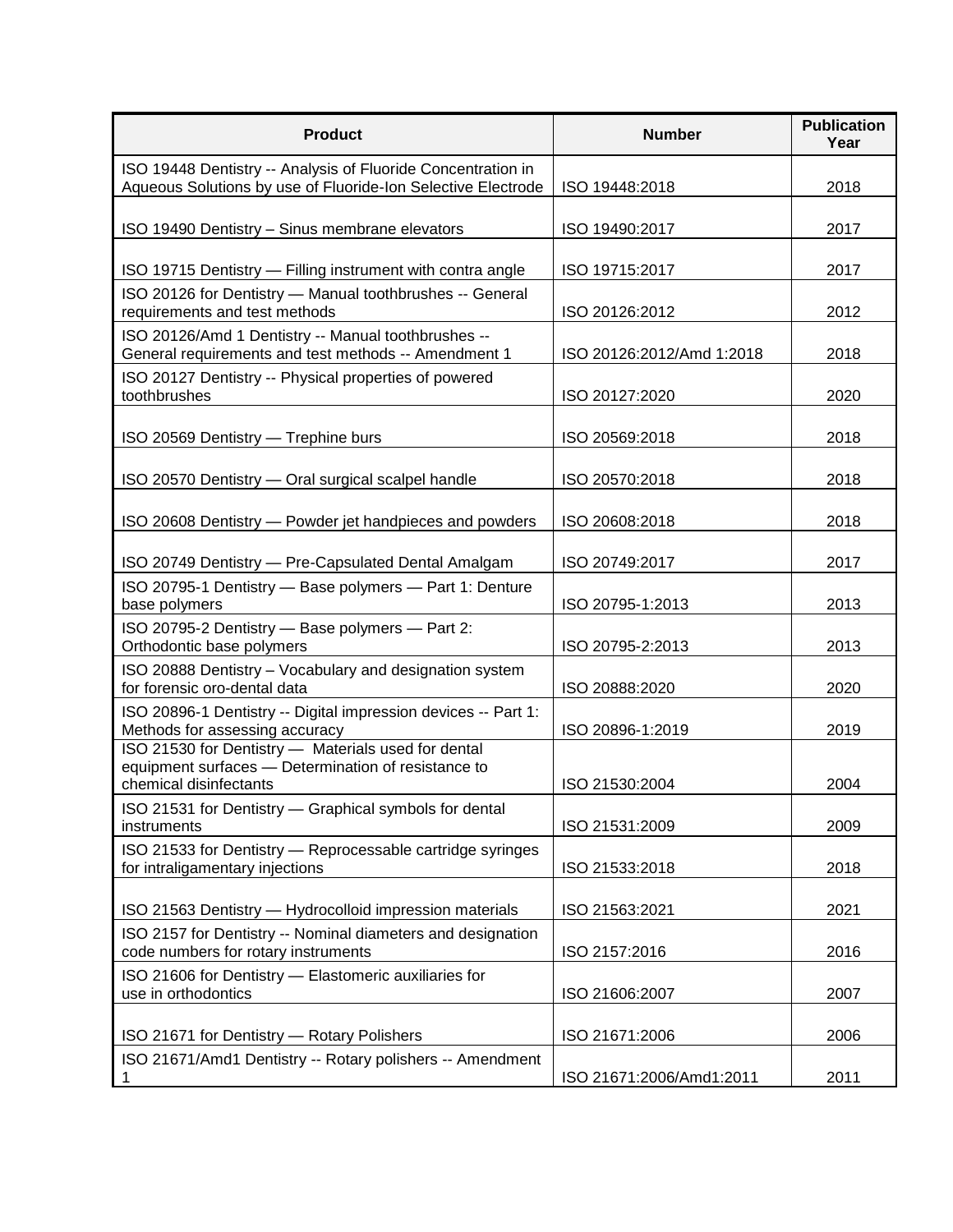| <b>Product</b>                                                                                                                                           | <b>Number</b>    | <b>Publication</b><br>Year |
|----------------------------------------------------------------------------------------------------------------------------------------------------------|------------------|----------------------------|
| ISO 21672-1 Dentistry -- Periodontal probes -- Part 1:<br>General requirements                                                                           | ISO 21672-1:2012 | 2012                       |
| ISO 21672-2 Dentistry -- Periodontal probes -- Part 2:<br>Designation                                                                                    | ISO 21672-2:2012 | 2012                       |
| ISO 21850-1 Dentistry -- Materials for dental instruments --<br>Part 1: Stainless steel                                                                  | ISO 21850-1:2020 | 2020                       |
| ISO 22052 Dentistry - Central compressed air source<br>equipment                                                                                         | ISO 22052:2020   | 2020                       |
| ISO 22112 for Dentistry - Artificial teeth for dental<br>prostheses                                                                                      | ISO 22112:2017   | 2017                       |
| ISO 22254 for Dentistry - Manual toothbrushes -<br>Resistance of tufted portion to deflection                                                            | ISO 22254:2005   | 2005                       |
| ISO 22569 Dentistry -- Multifunction handpieces                                                                                                          | ISO 22569:2020   | 2020                       |
| ISO 22570 for Dentistry - Spoons and bone curettes                                                                                                       | ISO 22570:2020   | 2020                       |
| ISO 22598 Dentistry - Colour tabs for intraoral tooth colour<br>determination                                                                            | ISO 22598:2020   | 2020                       |
| ISO 22674 for Dentistry -- Metallic materials for fixed and<br>removable restorations and appliances                                                     | ISO 22674:2016   | 2016                       |
| ISO 22794 for Dentistry - Implantable materials for bone<br>filling and augmentation in oral and maxillofacial surgery -<br>Contents of a technical file | ISO 22794:2007   | 2007                       |
| ISO 22803 for Dentistry - Membrane materials for guided<br>tissue regeneration in oral and maxillofacial surgery -<br>Contents of a technical file       | ISO 22803:2004   | 2004                       |
| ISO 23325 Dentistry - Corrosion resistance of dental<br>amalgam                                                                                          | ISO 23325:2020   | 2020                       |
| ISO 23402-1 Dentistry - Portable dental equipment for use<br>in non-permanent healthcare environment -- Part 1: General<br>requirements                  | ISO 23402-1:2020 | 2020                       |
| ISO 23445 Dentistry - Tissue punches                                                                                                                     | ISO 23445:2021   | 2021                       |
| ISO 23450 Dentistry - Intraoral camera                                                                                                                   | ISO 23450:2021   | 2021                       |
| ISO 23940 Dentistry - Excavators                                                                                                                         | ISO 23940:2021   | 2021                       |
| ISO 24234 for Dentistry - Dental amalgam                                                                                                                 | ISO 24234:2021   | 2021                       |
| ISO 27020 Dentistry - Brackets and tubes for use in<br>orthodontics                                                                                      | ISO 27020:2019   | 2019                       |
| ISO 28158 Dentistry - Integrated dental floss and handles                                                                                                | ISO 28158:2018   | 2018                       |
| ISO 28319 for Dentistry -- Laser welding and filler materials                                                                                            | ISO 28319:2018   | 2018                       |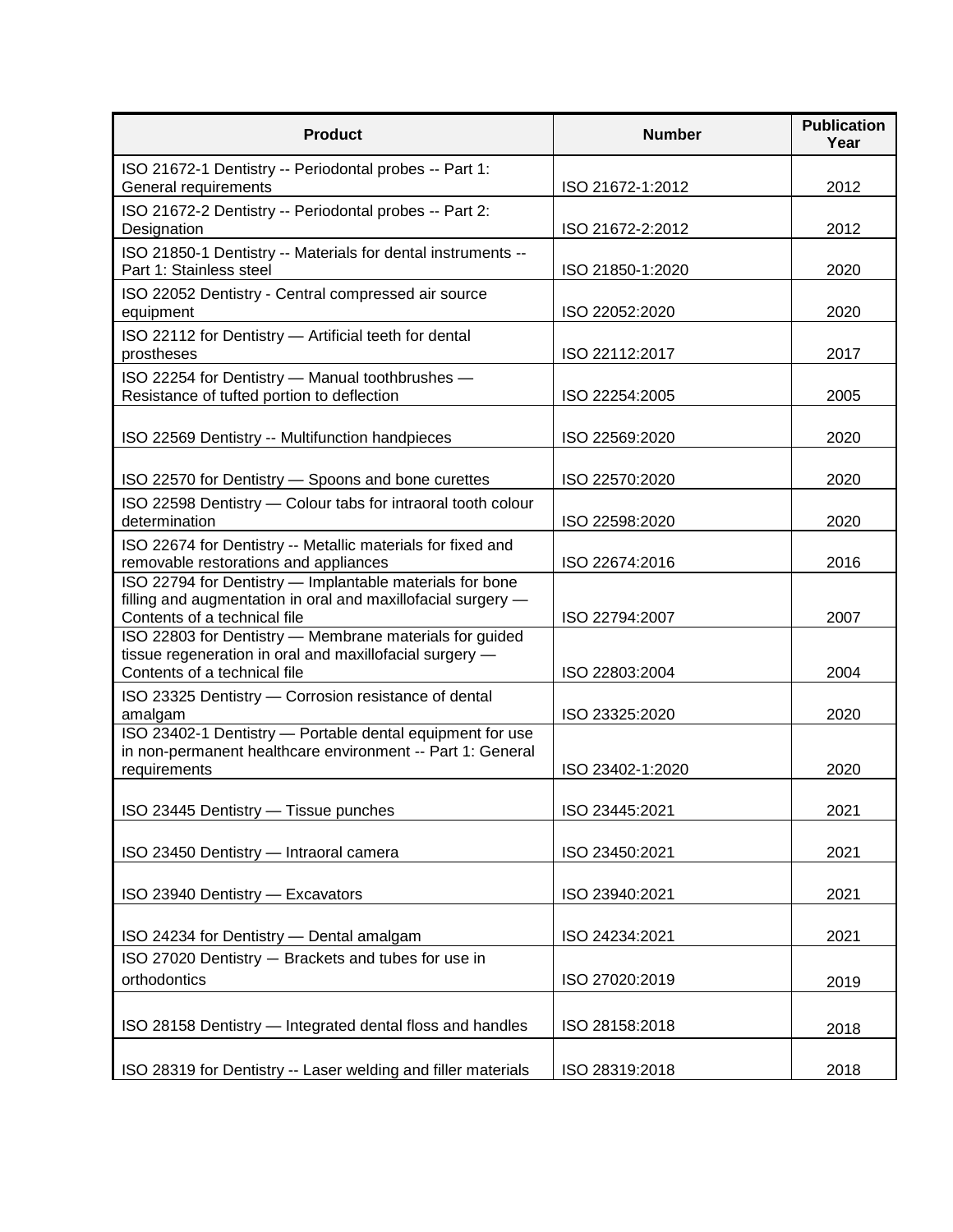| <b>Product</b>                                                                                                                             | <b>Number</b>              | <b>Publication</b><br>Year |
|--------------------------------------------------------------------------------------------------------------------------------------------|----------------------------|----------------------------|
| ISO 28399 for Dentistry -- External tooth bleaching products                                                                               | ISO 28399:2021             | 2021                       |
| ISO 28888 for Dentistry - Screening method for erosion<br>potential of oral rinses on dental hard tissues                                  | ISO 28888:2013             | 2013                       |
| ISO 29022 for Dentistry - Adhesion - Notched-edge shear<br>bond strength test                                                              | ISO 29022:2013             | 2013                       |
| ISO 3107 for Dentistry - Zinc oxide/eugenol and zinc<br>oxide/non-eugenol cements                                                          | ISO 3107:2011              | 2011                       |
| ISO 3630-1 for Dentistry - Endodontic instruments - Part<br>1: General requirements and test methods                                       | ISO 3630-1:2019            | 2019                       |
| ISO 3630-2 for Dentistry - Endodontic instruments - Part<br>2:<br>Enlargers                                                                | ISO 3630-2:2013            | 2013                       |
| ISO 3630-3 for Dentistry - Endodontic instruments - Part<br>3: Compactors                                                                  | ISO 3630-3:2021            | 2021                       |
| ISO 3630-4 for Dentistry - Root canal instruments - Part 4:<br>Auxiliary instruments                                                       | ISO 3630-4:2009            | 2009                       |
| ISO 3630-5 Dentistry - Endodontic instruments - Part 5:<br>Shaping and cleaning instruments                                                | ISO 3630-5:2020            | 2020                       |
| ISO 3823-1 for Dental rotary instruments - Burs - Part 1:<br>Steel and carbide burs                                                        | ISO 3823-1:1997            | 1997                       |
| ISO 3823-2 for Dentistry - Rotary bur instruments - Part 2:<br>Finishing burs                                                              | ISO 3823-2:2003            | 2003                       |
| ISO 3823-2/Amd1 for Dentistry - Rotary bur instruments -<br>Part 2: Finishing burs - Amendment 1                                           | ISO 3823-2:2003/Amd1:2008  | 2008                       |
| ISO 3950 for Dentistry - Designation system for teeth and<br>areas of the oral cavity                                                      | ISO 3950:2016              | 2016                       |
| ISO 3964 for Dentistry - Coupling dimensions for handpiece<br>connectors                                                                   | ISO 3964:2016              | 2016                       |
| ISO 3964 for Dentistry - Coupling dimensions for handpiece<br>connectors AMENDMENT 1                                                       | ISO 3964:2016/Amd1:2018    | 2018                       |
| ISO 4049 for Dentistry - Polymer-based restorative<br>materials                                                                            | ISO 4049:2019              | 2019                       |
| ISO 4073 for Dentistry - Information system on the location<br>of dental equipment in the working area of the oral health<br>care provider | ISO 4073:2009              | 2009                       |
| ISO 4823 for Dentistry - Elastomeric impression and bite<br>registration materials                                                         | ISO 4823:2021              | 2021                       |
| ISO 6360-1 for Dentistry - Number coding system for rotary<br>instruments - Part 1: General characteristics                                | ISO 6360-1:2004            | 2004                       |
| ISO 6360-1/Cor 1 for Dentistry - Number coding system for<br>rotary instruments - Part 1: General characteristics -<br>Corrigendum 1       | ISO 6360-1:2004/Cor1:2007  | 2007                       |
| ISO 6360-2 for Dentistry - Number coding system for rotary<br>instruments - Part 2: Shapes                                                 | ISO 6360-2:2004            | 2004                       |
| ISO 6360-2:2004/Amd 1 Dentistry - Number coding system<br>for rotary instruments - Part 2: Shapes AMENDMENT 1                              | ISO 6360-2:2004/Amd 1:2011 | 2011                       |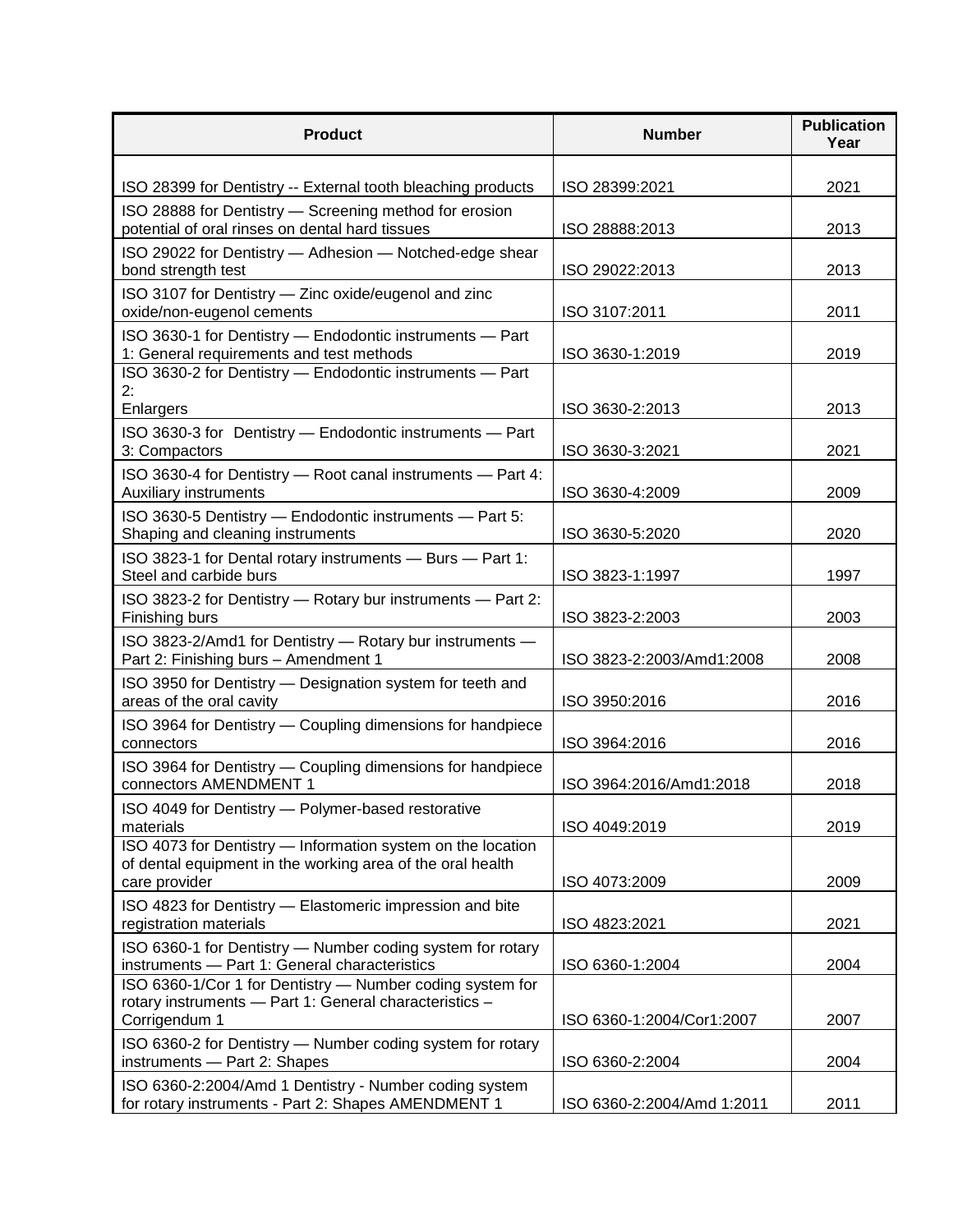| <b>Product</b>                                                                                                           | <b>Number</b>            | <b>Publication</b><br>Year |
|--------------------------------------------------------------------------------------------------------------------------|--------------------------|----------------------------|
| ISO 6360-3 for Dentistry - Number coding system for rotary                                                               |                          |                            |
| instruments - Part 3: Specific characteristics of burs and<br>cutters                                                    | ISO 6360-3-2005          | 2005                       |
| ISO 6360-4 for Dentistry - Number coding system for rotary                                                               |                          |                            |
| instruments - Part 4: Specific characteristics of diamond                                                                |                          |                            |
| instruments                                                                                                              | ISO 6360-4:2004          | 2004                       |
| ISO 6360-5 for Dentistry - Number coding system for rotary                                                               |                          |                            |
| instruments - Part 5: Specific characteristics of root-canal                                                             |                          |                            |
| instruments                                                                                                              | ISO 6360-5:2007          | 2007                       |
| ISO 6360-6 for Dentistry - Number coding system for rotary                                                               |                          |                            |
| instruments - Part 6: Specific characteristics of abrasive                                                               |                          |                            |
| instruments                                                                                                              | ISO 6360-6:2004          | 2004                       |
| ISO 6360-7 for Dentistry - Number coding system for rotary<br>instruments - Part 7: Specific characteristics of mandrels |                          |                            |
| and special instruments                                                                                                  | ISO 6360-7:2006          | 2006                       |
|                                                                                                                          |                          |                            |
|                                                                                                                          |                          |                            |
| ISO 6872 for Dentistry - Ceramic materials                                                                               | ISO 6872:2015            | 2015                       |
| ISO 6872:2015 Amd 1:2018 Dentistry -- Ceramic materials --                                                               |                          |                            |
| Amendment 1                                                                                                              | ISO 6872:2015/Amd 1:2018 | 2018                       |
|                                                                                                                          |                          |                            |
| ISO 6873 for Dentistry - Gypsum products                                                                                 | ISO 6873:2013            | 2013                       |
| ISO 6874 for Dentistry - Polymer-based pit and fissure                                                                   |                          |                            |
| sealants                                                                                                                 | ISO 6874:2015            | 2015                       |
|                                                                                                                          |                          |                            |
| ISO 6875 for Dentistry - Patient chair                                                                                   | ISO 6875:2011            | 2011                       |
|                                                                                                                          |                          |                            |
| ISO 6876 for Dentistry - Root canal sealing materials                                                                    | ISO 6876:2012            | 2012                       |
|                                                                                                                          |                          |                            |
| ISO 6877 for Dentistry - Endodontic obturating materials                                                                 | ISO 6877:2021            | 2021                       |
| ISO 7405 for Dentistry -- Evaluation of biocompatibility of                                                              |                          |                            |
| medical devices used in dentistry                                                                                        | ISO 7405:2018            | 2018                       |
| ISO 7488 for Dentistry -- Mixing machines for dental                                                                     |                          |                            |
| amalgam                                                                                                                  | ISO 7488:2018            | 2018                       |
| ISO 7491 for Dental materials - Determination of colour                                                                  |                          |                            |
| stability                                                                                                                | ISO 7491:2000            | 2000                       |
|                                                                                                                          |                          |                            |
|                                                                                                                          |                          |                            |
| ISO 7492 for Dentistry - Dental explorer                                                                                 | ISO 7492:2019            | 2019                       |
|                                                                                                                          |                          |                            |
| ISO 7493 for Dentistry - Operator's stool                                                                                | ISO 7493:2006            | 2006                       |
| ISO 7494-1 for Dentistry -- Stationary dental units and dental                                                           |                          |                            |
| patient chairs -- Part 1: General requirements                                                                           | ISO 7494-1:2018          | 2018                       |
| ISO 7494-2 for Dentistry - Dental units - Part 2: Air, water,                                                            |                          |                            |
| suction and wastewater system                                                                                            | ISO 7494-2:2015          | 2015                       |
|                                                                                                                          |                          |                            |
| ISO 7551 for Dental absorbent points                                                                                     | ISO 7551:1996            | 1996                       |
| ISO 7711-1 for Dentistry - Diamond rotary instruments -                                                                  |                          |                            |
| Part 1: General requirements                                                                                             | ISO 7711-1:2021          | 2021                       |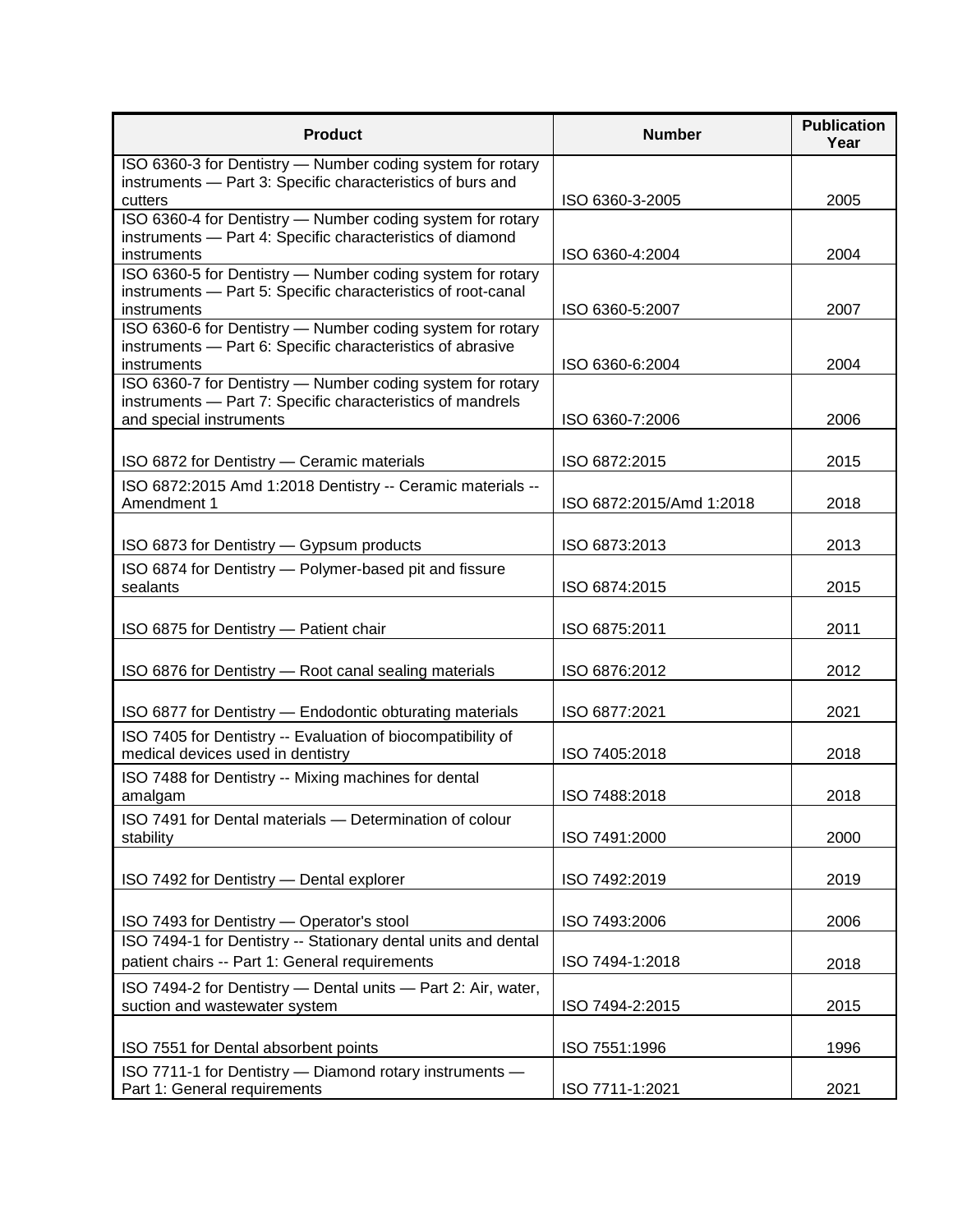| <b>Product</b>                                                                                             | <b>Number</b>            | <b>Publication</b><br>Year |
|------------------------------------------------------------------------------------------------------------|--------------------------|----------------------------|
| ISO 7711-2 for Dentistry - Rotary diamond instruments -<br>Part 2: Discs                                   | ISO 7711-2:2011          | 2011                       |
| ISO 7711-3 for Dentistry - Diamond rotary instruments -<br>Part 3: Grit sizes, designation and colour code | ISO 7711-3:2004          | 2004                       |
| ISO 7786 for Dental rotary instruments - Laboratory<br>abrasive instruments                                | ISO 7786:2001            | 2001                       |
| ISO 7787-1 for Dentistry -- Laboratory cutters -- Part 1: Steel<br>laboratory cutters                      | ISO 7787-1:2016          | 2016                       |
| ISO 7787-2 for Dentistry - Laboratory cutters - Part 2:<br>Carbide laboratory cutters                      | ISO 7787-2:2020          | 2020                       |
| ISO 7787-3 for Dentistry -- Laboratory cutters -- Part 3:<br>Carbide cutters for milling machines          | ISO 7787-3:2017          | 2017                       |
| ISO 7787-4 for Dental rotary instruments - Cutters - Part<br>4: Miniature carbide laboratory cutters       | ISO 7787-4:2002          | 2002                       |
| ISO 7885 for Dentistry -- Sterile injection needles for single<br>use                                      | ISO 7885:2010            | 2010                       |
| ISO 8325 for Dentistry - Test methods for rotary<br>instruments                                            | ISO 8325:2004            | 2004                       |
| ISO 9168 for Dentistry - Hose connectors for air driven<br>dental handpieces                               | ISO 9168:2009            | 2009                       |
| ISO 9173-1 Dentistry -- Extraction forceps -- Part 1: General<br>requirements                              | ISO 9173-1:2016          | 2016                       |
| ISO 9173-2 for Dentistry -- Extraction forceps -- Part 2:<br>Designation                                   | ISO 9173-2:2010          | 2010                       |
| ISO 9173-3 for Dentistry - Extraction forceps - Part 3:<br>Design                                          | ISO 9173-3:2014          | 2014                       |
| ISO 9333 for Dentistry - Brazing materials                                                                 | ISO 9333:2006            | 2006                       |
| ISO 9680 for Dentistry - Operating lights                                                                  | ISO 9680:2021            | 2021                       |
| ISO 9687 for Dentistry - Graphical symbols for dental<br>equipment                                         | ISO 9687:2015            | 2015                       |
| ISO 9687 Amendment 1: Dentistry -- Graphical symbols for<br>dental equipment -- Amendment 1                | ISO 9687:2015/Amd 1:2018 | 2018                       |
| ISO 9693 for Dentistry - Compatibility testing for metal-<br>ceramic and ceramic-ceramic systems           | ISO 9693:2019            | 2019                       |
| ISO 9873 for Dentistry - Intra-oral mirrors                                                                | ISO 9873:2019            | 2019                       |
| ISO 9917-1 for Dentistry - Water-based cements - Part 1:<br>Powder/liquid acid-base cements                | ISO 9917-1:2007          | 2007                       |
| ISO 9917-2 for Dentistry - Water-based cements - Part 2:<br>Resin-modified cements                         | ISO 9917-2:2017          | 2017                       |
| ISO 9997 for Dentistry - Cartridge syringes                                                                | ISO 9997:2020            | 2020                       |
| ISO/TR 14569-1 for Dental materials - Guidance on testing<br>of wear - Part 1: Wear by toothbrushing       | ISO/TR 14569-1:2007      | 2007                       |